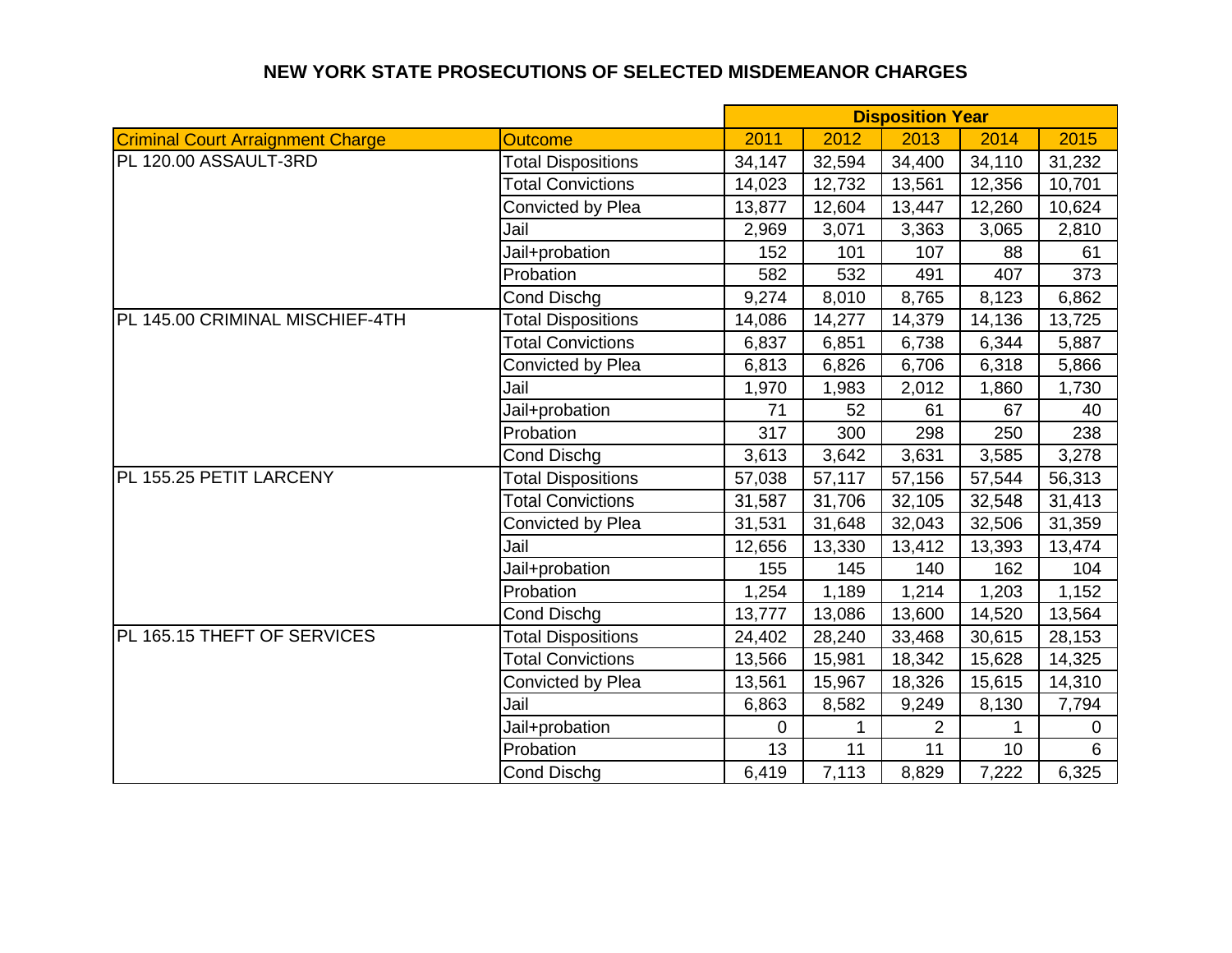## **NEW YORK STATE PROSECUTIONS OF SELECTED MISDEMEANOR CHARGES**

|                                          |                           | <b>Disposition Year</b> |        |        |                |                 |
|------------------------------------------|---------------------------|-------------------------|--------|--------|----------------|-----------------|
| <b>Criminal Court Arraignment Charge</b> | <b>Outcome</b>            | 2011                    | 2012   | 2013   | 2014           | 2015            |
| PL 220.03 CRIM POSS CONTR SUBST-7TH      | <b>Total Dispositions</b> | 40,257                  | 41,037 | 40,767 | 40,066         | 37,359          |
|                                          | <b>Total Convictions</b>  | 31,828                  | 32,401 | 31,733 | 31,187         | 28,479          |
|                                          | Convicted by Plea         | 31,794                  | 32,366 | 31,687 | 31,149         | 28,446          |
|                                          | Jail                      | 14,545                  | 15,409 | 14,804 | 14,272         | 12,473          |
|                                          | Jail+probation            | 135                     | 153    | 159    | 156            | 107             |
|                                          | Probation                 | 799                     | 853    | 776    | 815            | 776             |
|                                          | <b>Cond Dischg</b>        | 12,639                  | 11,980 | 12,235 | 12,280         | 11,999          |
| PL 221.10 CRIM POSS MARIJUANA-5TH        | <b>Total Dispositions</b> | 47,076                  | 45,036 | 37,310 | 30,858         | 24,350          |
|                                          | <b>Total Convictions</b>  | 18,391                  | 16,734 | 12,847 | 10,999         | 6,948           |
|                                          | Convicted by Plea         | 18,381                  | 16,722 | 12,836 | 10,984         | 6,941           |
|                                          | Jail                      | 6,934                   | 6,410  | 4,520  | 3,487          | 2,158           |
|                                          | Jail+probation            | 4                       | 5      |        | $\overline{0}$ | $\mathbf{0}$    |
|                                          | Probation                 | 43                      | 49     | 36     | 26             | 10              |
|                                          | <b>Cond Dischg</b>        | 5,697                   | 4,549  | 3,174  | 3,092          | 1,951           |
| PL 221.15 CRIM POSS MARIJUANA-4TH        | <b>Total Dispositions</b> | 1,297                   | 1,217  | 1,133  | 1,172          | 1,015           |
|                                          | <b>Total Convictions</b>  | 832                     | 747    | 671    | 710            | 632             |
|                                          | Convicted by Plea         | 831                     | 744    | 669    | 709            | 632             |
|                                          | Jail                      | 189                     | 174    | 155    | 148            | 118             |
|                                          | Jail+probation            | 3                       | 1      | 5      |                | $\overline{2}$  |
|                                          | Probation                 | 24                      | 27     | 24     | 27             | 20              |
|                                          | <b>Cond Dischg</b>        | 342                     | 292    | 230    | 260            | 237             |
| PL 230.00 PROSTITUTION                   | <b>Total Dispositions</b> | 2,240                   | 2,193  | 1,918  | 2,019          | 1,891           |
|                                          | <b>Total Convictions</b>  | 1,643                   | 1,387  | 1,133  | 792            | 596             |
|                                          | Convicted by Plea         | 1,641                   | 1,386  | 1,131  | 791            | 596             |
|                                          | Jail                      | 704                     | 609    | 598    | 393            | 297             |
|                                          | Jail+probation            | $\overline{2}$          | 1      | 1      | $\mathbf 0$    | 0               |
|                                          | Probation                 | 15                      | 15     | 11     | 11             | 12 <sub>2</sub> |
|                                          | Cond Dischg               | 827                     | 680    | 483    | 355            | 251             |